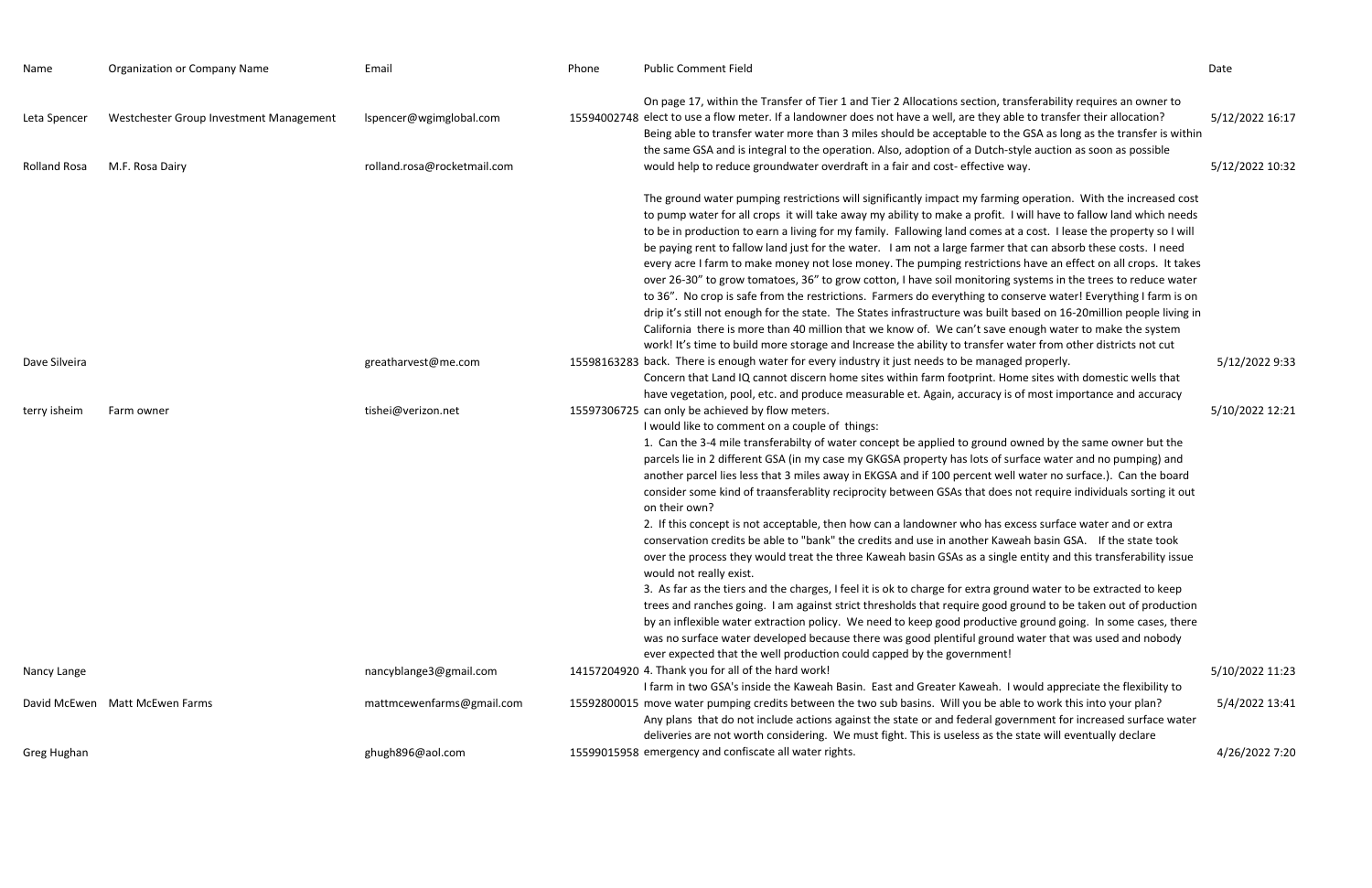billing based on Land IQ ET measurements will be swiftly disputed. 4/19/2022 16:53

| terry isheim                        |                                                                        | tishei@verizon.net                            | Problem with Land IQ. Only accurate method to measure ground water p<br>measurements are fine for estimation only. In workshop of March 2022 J<br>results that we deliver are not intended for irrigation scheduling. They're<br>water management variation scheduling. That's not the purpose of the w<br>the sub-basin and groundwater billing, especially billing can only be achie<br>15597306725 billing based on Land IQ ET measurements will be swiftly disputed.                                                                                                                                                                                                                                                  |
|-------------------------------------|------------------------------------------------------------------------|-----------------------------------------------|---------------------------------------------------------------------------------------------------------------------------------------------------------------------------------------------------------------------------------------------------------------------------------------------------------------------------------------------------------------------------------------------------------------------------------------------------------------------------------------------------------------------------------------------------------------------------------------------------------------------------------------------------------------------------------------------------------------------------|
|                                     |                                                                        |                                               | I farm in two GSA's in Kaweah. Greater and East. It would be beneficial s<br>our pumping credits to our other properties if needed. This would give us                                                                                                                                                                                                                                                                                                                                                                                                                                                                                                                                                                    |
| Matt McEwen                         |                                                                        | mattmcewenfarms@gmail.com                     | 15592800015 scarce water resource.                                                                                                                                                                                                                                                                                                                                                                                                                                                                                                                                                                                                                                                                                        |
|                                     |                                                                        |                                               | <b>Eric Osterling</b><br><b>General Manager</b><br>Greater Kaweah GSA<br>2975 North Farmersville Blvd<br>Farmersville, CA 93223                                                                                                                                                                                                                                                                                                                                                                                                                                                                                                                                                                                           |
|                                     |                                                                        |                                               | Re: GKGSA Draft Rules and Regulations - Groundwater Pumping Cap<br>Mr. Osterling:                                                                                                                                                                                                                                                                                                                                                                                                                                                                                                                                                                                                                                         |
|                                     |                                                                        |                                               | My name is Bo Champlin and I own and farmland within the boundaries of<br>and more specifically, my land is entirely within a white area. I am writing<br>draft Rules and Regulations that seek to allocate groundwater and place                                                                                                                                                                                                                                                                                                                                                                                                                                                                                         |
|                                     |                                                                        |                                               | My first comment relates to the 10% annual loss factor imposed on the ca<br>1 and Tier 2 Allocations (Sections 4.03(c)(i)(1) and 4.03(c)(ii)(1)). While re<br>and other technical information prepared by GKGSA relating to this loss fa<br>basis for the imposition of an annual 10% loss factor. Many banking opera<br>loss factor or "leave behind" requirement, but typically the loss factor is o<br>annually) and is supported by a reasonable technical basis. Of course, gro<br>one party voluntarily using the storage space of another party (rather tha<br>groundwater rights by one party) and thus involve more discretion for the<br>However, GKGSA's reduction of the groundwater allocations of vested wa |
| <b>Bo Champlin</b><br>Keith Freitas | <b>Bo Champlin Farms</b><br>Tend The Garden, Inc. Non-Profit 501 (c) 3 | BOCHAMPLINFARMS@YAHOO.COM<br>mykfed@gmail.com | 15592800089 factor requires additional technical justification. Further, the loss factor a<br>15592861320 How does the new executive order from the state effect small farmers an                                                                                                                                                                                                                                                                                                                                                                                                                                                                                                                                         |

Problem with Land in Dem meters. Etcom pumping is through flow meters. ET Joel Kimmelshue admitted that "the intended for a kind of broad-based vork we do. Full accounting of water in eved through flow meters. Therefore,

since we are the same basin to move us better flexibility with managing our

scarce water resource. 4/19/2022 9:25

of the Greater Kaweah GSA (GKGSA) g to provide my comments on GKGSA's pumping caps on water rights holders.

arryover of Sustainable Yield and Tier eviewing the Rules and Regulations iactor I do not find any sound technical ations of which I am aware impose a only imposed one time (i.e., not oundwater banking operations involve an the direct regulation of e parties to agree to a loss factor. ater rights holders pursuant to a loss as proposed will discourage us from atechnical 9:23 nd their right to farm sustainably ? at 15/2022 18:30